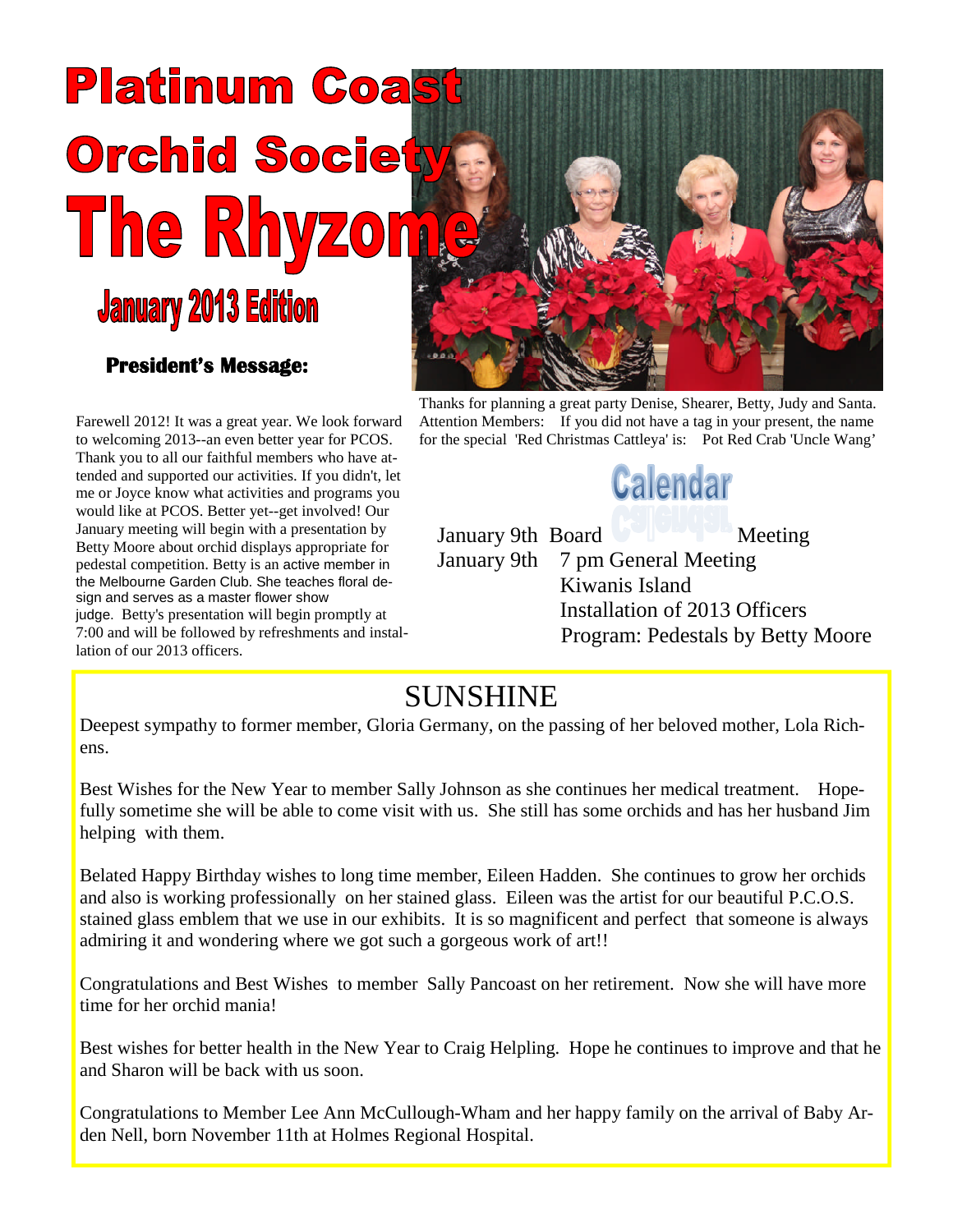### **2013 PCOS OFFICERS & CHAIRS**

**PRESIDENT Dennis Gollehon 321-427-6959 President@PlatinumCoastOrchidSociety.org**

**VICE PRESIDENT Joyce Schofield 321-783-5200 VP@PlatinumCoastOrchidSociety.org**

**TREASURER Margaret Croucher 321-454-4067 Treasurer@PlatinumCoastOrchidSociety.org**

**SECRETARY Camille Theobald**

**Secretary@PlatinumCoastOrchidSociety.org**

**PAST PRESIDENT Jim Adamson 321-632-2847 jadamson1@cfl.rr.com**

**DIRECTORS Sally Pancoast Kay Broughton Nadine Kern Marsha Lovas**

**MEMBERSHIP Joyce Schofield**

**NEWSLETTER EDITOR Patti Scholes**

**AOS LIAISON Betty Adamson**

**REFRESHMENTS Nadine Kern**

**LIBRARY Sally Pancoast** **SUNSHINE Betty Adamson**

**PLANT FORUM Betty Adamson**

**HOSPITALITY/GREETER Shearer Kennedy**

**EXHIBITS Sally Pancoast Joyce Schofield**

**PROGRAMS Joyce Schofield**

**PHOTOGRAPHER Jan Castillo Charlie Scholes**

**RAFFLE Karen Snee**

**PUBLICITY Ann Colchin**

**BACK TO BASICS (Apr.-Oct.) Bob Libbey**

**SHOW CHAIRS Cathy Virata Dennis Gollehon**

**\*\*\*If you would like to get more involved in our society, please let Dennis know what job you would like to do. Many of the chairs could use help and some would even like to take a break from their positions. If you are computer savvy, you could do the newsletter. If you are a good cook or like to shop, you can help Nadine with the refreshments. Shearer and Karen could always use an extra helper.**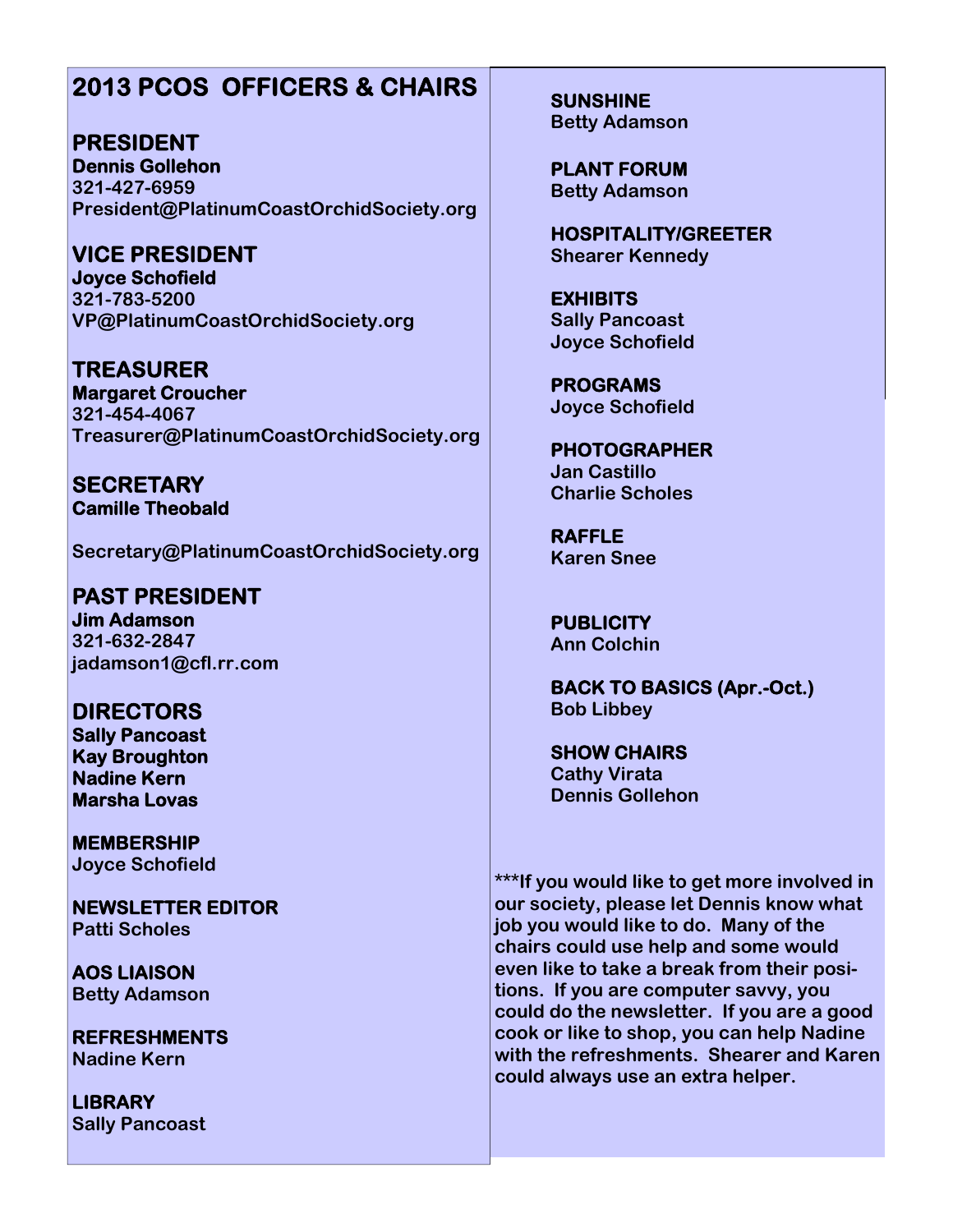

**Make New Friends, But Keep the Old, One is Silver, And the Other is Gold**

**HAPPY NEW YEAR!!**



PCOS Embroidered Shirts Platinum Coast Orchid Society with flower in the center. Available at :

Robin's Nest Embroidery 1314 Clearlake Rd., Ste. 4 Cocoa, FL Phone: 321-636-4320 Sizes Small-XL \$28.00 2X \$30.00 3X \$34.00 If you bring your own shirt, embroidery charge will be \$10.

### More Raffle Fun

**Everyone who wears a nametag to the meeting will receive a raffle ticket for an orchid drawing. If you never received your PCOS nametag, please let Joyce Schofield know at least one week prior to the meeting, so she can have it ready for you.**